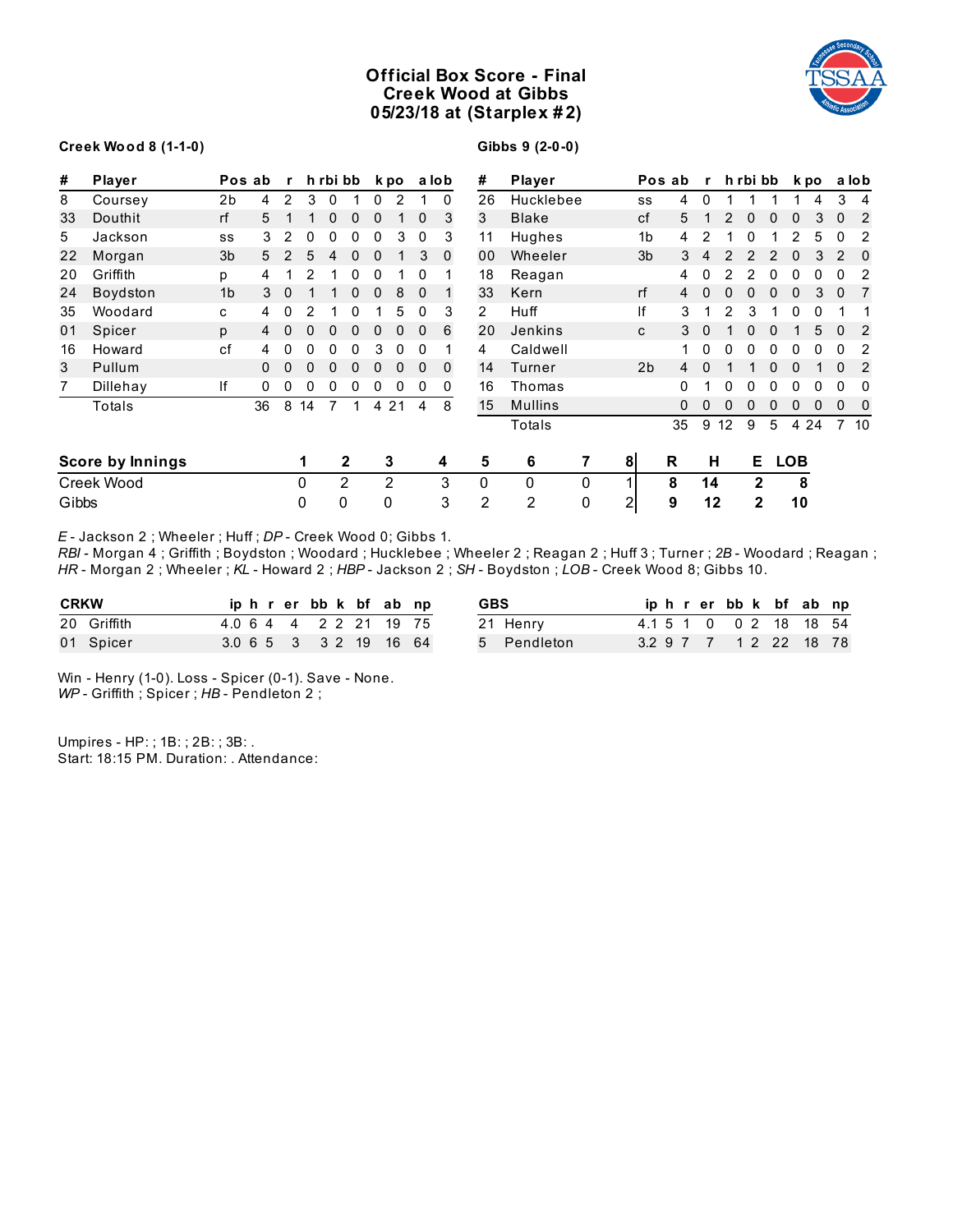## **Scoring Innings - Final Creek Wood at Gibbs 05/23/18 at (Starplex # 2)**



| Score by Innings |  | 45                      | 6 — | $\overline{7}$ |  | 8 R H E LOB |    |
|------------------|--|-------------------------|-----|----------------|--|-------------|----|
| Creek Wood       |  | $\overline{\mathbf{3}}$ |     |                |  | 1 8 14 2 8  |    |
| Gibbs            |  |                         |     |                |  | 0 2 9 12 2  | 10 |

## **Creek Wood st art ers:**

8/2B/Analeigh Coursey; 33/RF/Kensli Douthit; 5/SS/Jase Jackson; 22/3B/Sam Morgan; 20/P/Bailey Griffith; 24/1B/Lillian Boydston; 35/C/Madison Woodard; 01/P/Lennon Spicer; 16/CF/Jaylee Howard;

#### **Gibbs st art ers:**

26/SS/Sierra Hucklebee; 3/CF/Shelby Blake; 11/1B/Macey Hughes; 00/3B/Olivia Wheeler; 18//Bailey Reagan; 33/RF/Kayley Kern; 2/LF/Josie Huff; 20/C/Dacey Jenkins; 14/2B/Megan Turner;

Top of 2nd - CRKW batting Morgan homers on a fly ball to left field Griffith singles on a line drive to left fielder Huff Boydston sacrifices, pitcher Pendleton to first baseman Hughes Woodard doubles on a hard ground ball to left fielder Huff. Griffith scores Spicer pops out to third baseman Wheeler Howard strikes out looking, Pendleton pitching 2 R, 3 H, 0 E, 1 LOB.

Top of 3rd - CRKW batting Coursey walks, Pendleton pitching Douthit flies out to right fielder Kern Jackson is hit by pitch, Pendleton pitching Morgan singles on a line drive to right fielder Kern Griffith singles on a hard ground ball to right fielder Kern. Coursey scores Boydston singles on a line drive to center fielder Blake. Jackson scores Woodard strikes out swinging, Pendleton pitching Spicer grounds out, shortstop Hucklebee to first baseman Hughes 2 R, 3 H, 0 E, 3 LOB.

Top of 4th - CRKW batting Howard flies out to center fielder Blake Coursey singles on a hard ground ball to left fielder Huff Douthit grounds into fielder's choice, shortstop Hucklebee to second baseman Turner Jackson is hit by pitch, Pendleton pitching Morgan homers on a fly ball to left field. Douthit scores. Jackson scores Lineup changed: Henry in for pitcher Pendleton Griffith pops out to shortstop Hucklebee 3 R, 2 H, 0 E, 0 LOB.

## Bottom of 4th - GBS batting

Wheeler walks, Griffith pitching Reagan doubles on a fly ball to left fielder Dillehay. Wheeler scores Kern grounds out, second baseman Coursey to first baseman Boydston Huff singles on a ground ball to center fielder Howard. Thomas scores Jenkins singles on a hard ground ball to left fielder Dillehay Turner pops out to shortstop Jackson Hucklebee singles on a line drive to center fielder Howard. Huff scores Blake grounds out to first baseman Boydston 3 R, 4 H, 0 E, 2 LOB.

Bottom of 5th - GBS batting Hughes singles on a line drive to left fielder Dillehay Lineup changed: Spicer in at pitcher Lineup changed: Griffith in at pitcher Lineup changed: Spicer in at pitcher Hughes advances to 2nd on wild pitch Wheeler walks, Spicer pitching Reagan singles on a line drive to right fielder Douthit. Hughes scores Kern grounds out to first baseman Boydston Huff walks, Spicer pitching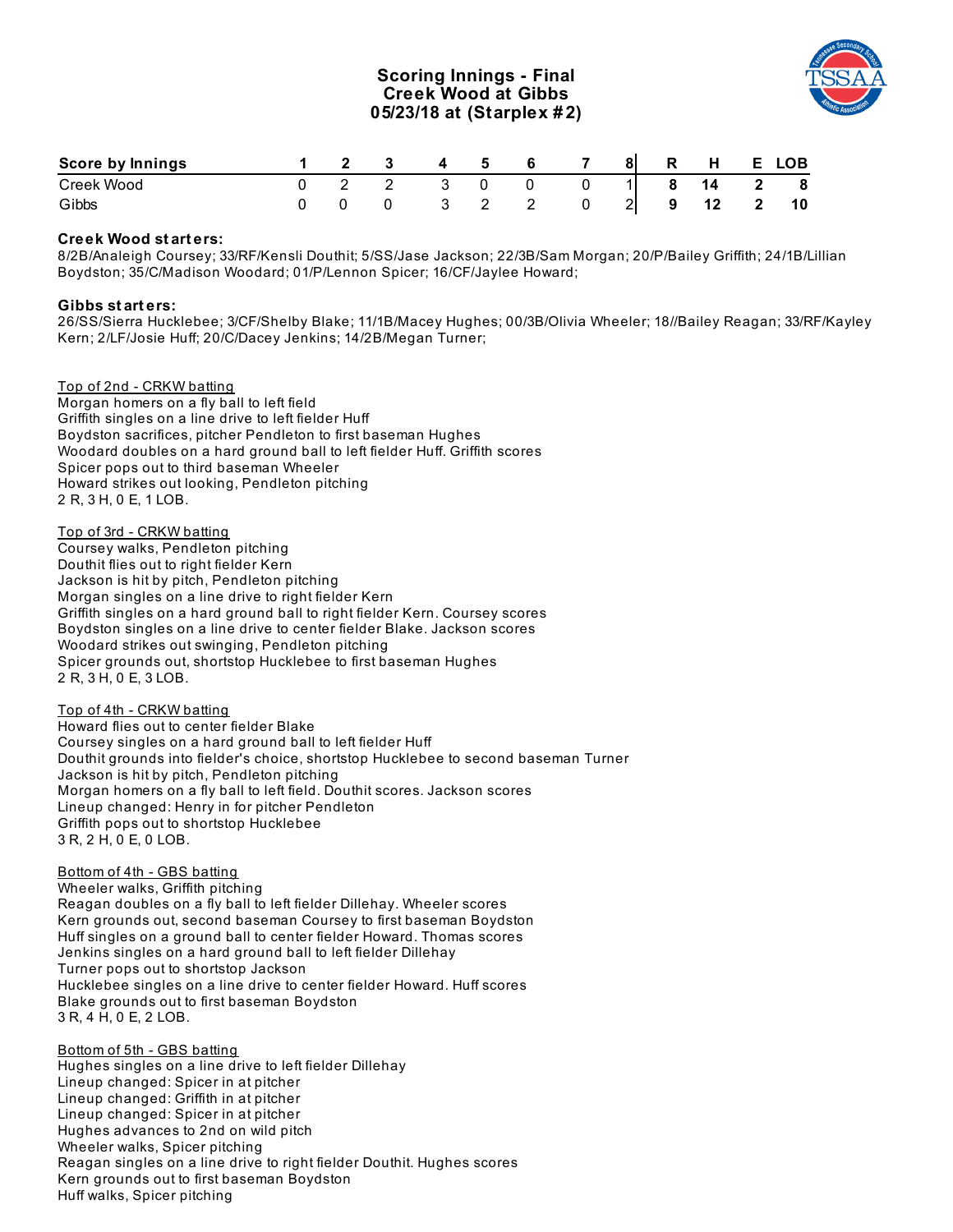Jenkins strikes out swinging, Spicer pitching Turner singles on a bunt to third baseman Morgan. Wheeler scores Hucklebee pops out to right fielder Douthit 2 R, 3 H, 0 E, 3 LOB.

#### Bottom of 6th - GBS batting

Blake singles on a ground ball to shortstop Jackson Hughes strikes out swinging, Spicer pitching Wheeler singles on a hard ground ball to right fielder Douthit Reagan hits a ground ball and reaches on an error by shortstop Jackson Kern pops out to first baseman Boydston Huff singles on a hard ground ball to left fielder Dillehay. Blake scores. Wheeler scores Lineup changed: Caldwell in for catcher Jenkins Caldwell grounds into fielder's choice to shortstop Jackson 2 R, 3 H, 1 E, 2 LOB.

Top of 8th - CRKW batting Howard strikes out swinging, Henry pitching Coursey singles on a hard ground ball to shortstop Hucklebee Douthit singles on a hard ground ball to center fielder Blake Jackson flies out to right fielder Kern Morgan singles on a line drive, left fielder Huff to third baseman Wheeler to catcher Jenkins 1 R, 3 H, 1 E, 1 LOB.

Bottom of 8th - GBS batting Coursey scores on error by left fielder Huff Douthit advances to 3rd on the same error Morgan advances to 2nd on the same error Hughes walks, Spicer pitching Wheeler homers on a fly ball to center field. Hughes scores 2 R, 1 H, 0 E, 0 LOB.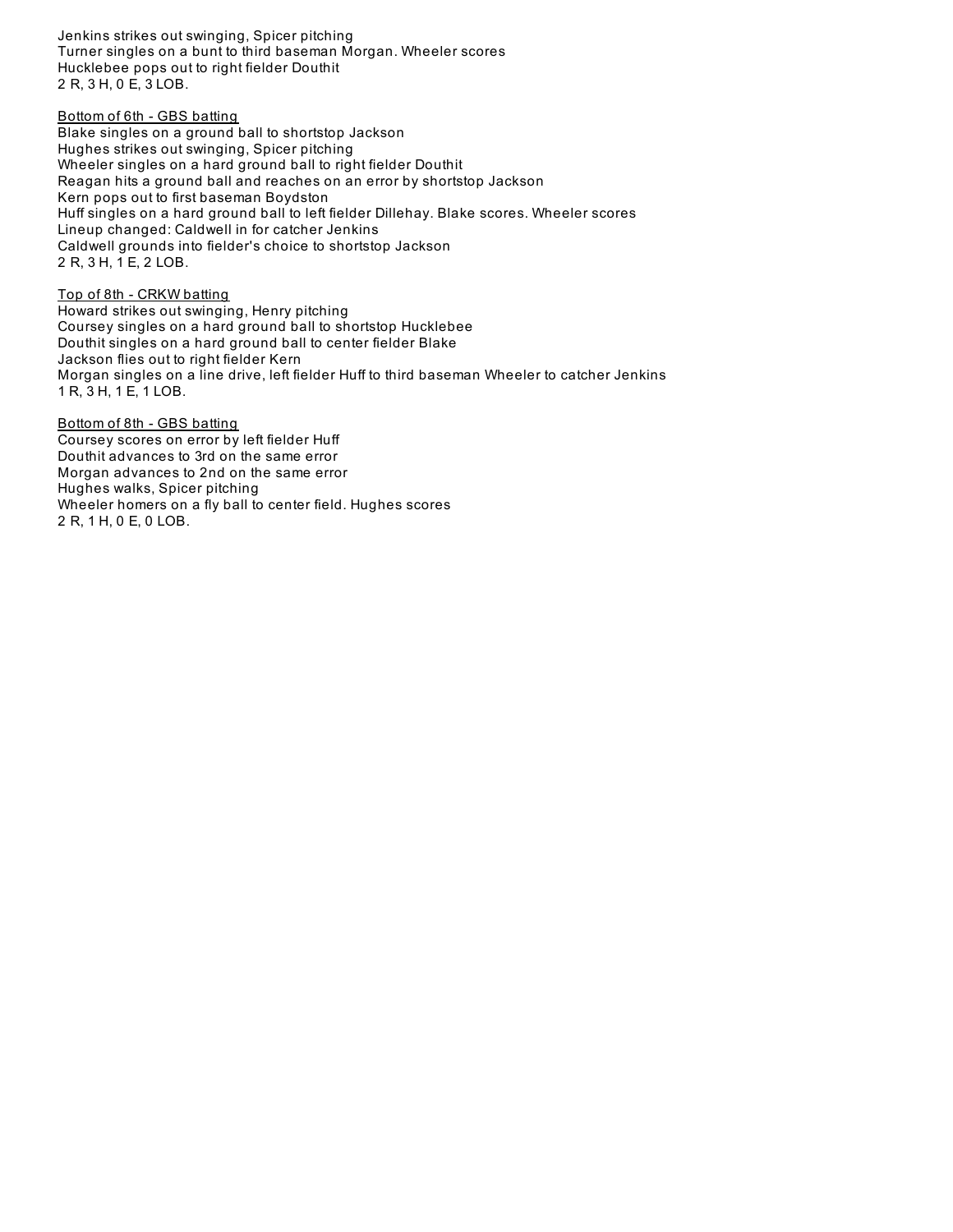# **Play By Play (Full) - FinalCreek Wood at Gibbs 05/23/18 at (Starplex # 2)**



GBS 0 0 1 1

| Score by Innings |  |  |  | 81 | $\mathbf R$ | <b>H</b> | E                       | LOB |
|------------------|--|--|--|----|-------------|----------|-------------------------|-----|
| Creek Wood       |  |  |  |    | 8           | 14       | $\overline{\mathbf{2}}$ | 8   |
| Gibbs            |  |  |  |    | 9           |          |                         | 10  |

## **Creek Wood st art ers:**

8/2B/Analeigh Coursey; 33/RF/Kensli Douthit; 5/SS/Jase Jackson; 22/3B/Sam Morgan; 20/P/Bailey Griffith; 24/1B/Lillian Boydston; 35/C/Madison Woodard; 01/P/Lennon Spicer; 16/CF/Jaylee Howard;

#### **Gibbs st art ers:**

26/SS/Sierra Hucklebee; 3/CF/Shelby Blake; 11/1B/Macey Hughes; 00/3B/Olivia Wheeler; 18//Bailey Reagan; 33/RF/Kayley Kern; 2/LF/Josie Huff; 20/C/Dacey Jenkins; 14/2B/Megan Turner;

| 1st Inning                                                                    |             |               |          |              |     |
|-------------------------------------------------------------------------------|-------------|---------------|----------|--------------|-----|
| Top of 1st - CRKW batting                                                     | This Inning | R             | H        | Е            |     |
| Coursey singles on a line drive to right fielder Kern                         | <b>CRKW</b> | 0             |          | 0            |     |
| Douthit pops out to third baseman Wheeler                                     | <b>GBS</b>  | <sup>0</sup>  | $\Omega$ | $\mathbf{0}$ | - 0 |
| Jackson lines into a double play, shortstop Hucklebee to first baseman Hughes |             |               |          |              |     |
| Bottom of 1st - GBS batting                                                   |             |               |          |              |     |
| Hucklebee strikes out swinging, Griffith pitching                             |             |               |          |              |     |
| Blake pops out to second baseman Coursey                                      |             |               |          |              |     |
| Hughes strikes out swinging, Griffith pitching                                |             |               |          |              |     |
| 2nd Inning                                                                    |             |               |          |              |     |
| Top of 2nd - CRKW batting                                                     | This Inning | R             | H.       | Е            |     |
| Morgan homers on a fly ball to left field                                     | <b>CRKW</b> | $\mathcal{P}$ | 3        |              |     |

| TOD OF ZIIG - GRAVY DAILING                                                 |
|-----------------------------------------------------------------------------|
| Morgan homers on a fly ball to left field                                   |
| Griffith singles on a line drive to left fielder Huff                       |
| Boydston sacrifices, pitcher Pendleton to first baseman Hughes              |
| Woodard doubles on a hard ground ball to left fielder Huff. Griffith scores |
| Spicer pops out to third baseman Wheeler                                    |
| Howard strikes out looking, Pendleton pitching                              |
|                                                                             |

Bottom of 2nd - GBS batting

Wheeler pops out in foul territory to second baseman Coursey Reagan hits a ground ball and reaches on an error by shortstop Jackson Reagan advances to 2nd on the same error Kern grounds out, third baseman Morgan to first baseman Boydston Huff pops out to shortstop Jackson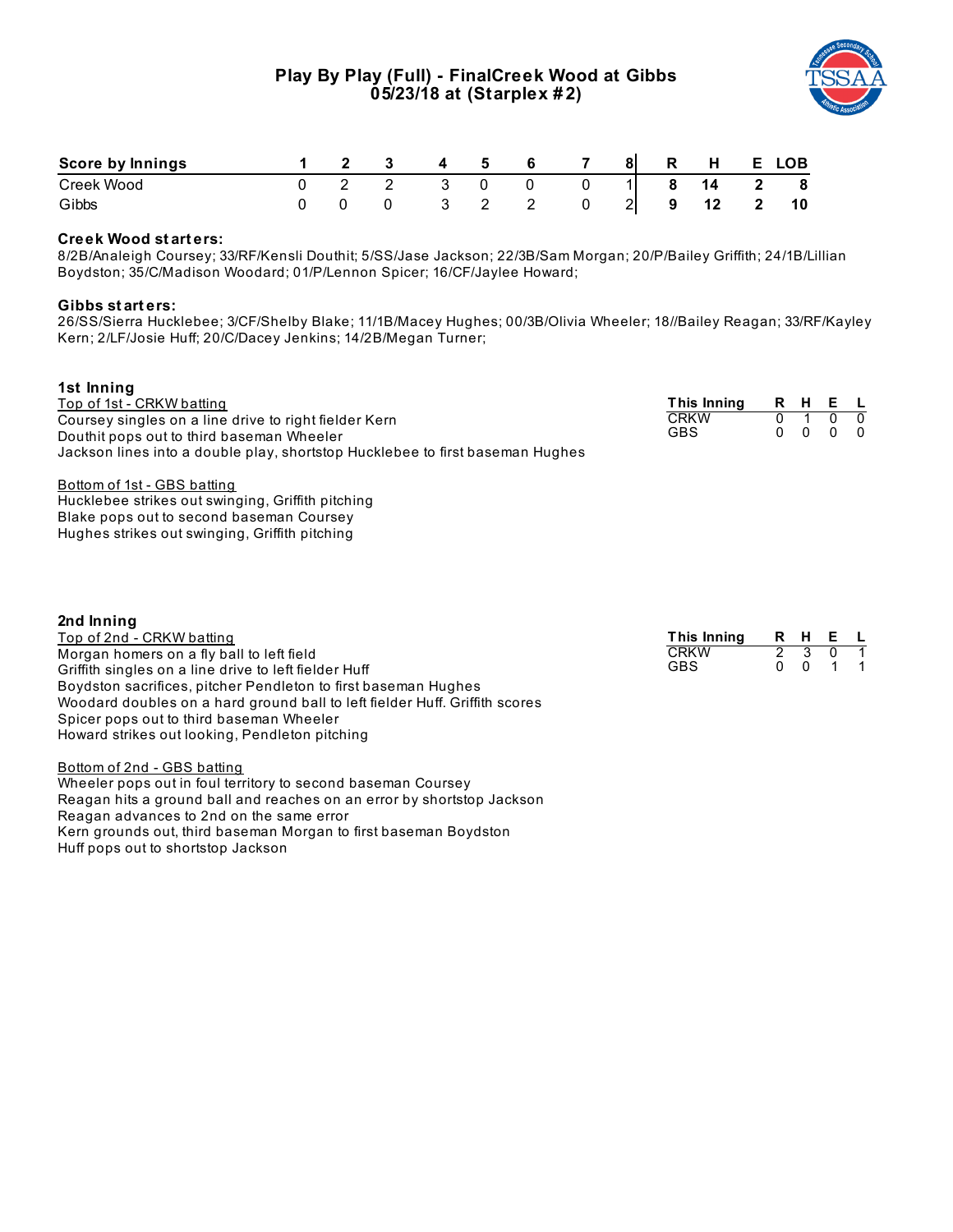| 3rd Inning                              |  |
|-----------------------------------------|--|
| Top of 3rd - CRKW batting               |  |
| Coursey walks, Pendleton pitching       |  |
| Douthit flies out to right fielder Kern |  |

| This Innina | н | E |  |
|-------------|---|---|--|
| CRKW        |   |   |  |
| GBS         |   |   |  |

Jackson is hit by pitch, Pendleton pitching Morgan singles on a line drive to right fielder Kern Griffith singles on a hard ground ball to right fielder Kern. Coursey scores Boydston singles on a line drive to center fielder Blake. Jackson scores Woodard strikes out swinging, Pendleton pitching Spicer grounds out, shortstop Hucklebee to first baseman Hughes

Bottom of 3rd - GBS batting Jenkins pops out to pitcher Griffith Turner pops out to third baseman Morgan Hucklebee walks, Griffith pitching Hucklebee advances to 2nd on wild pitch Blake singles on a ground ball to shortstop Jackson Hughes pops out in foul territory to catcher Woodard

Howard strikes out looking, Henry pitching

Kern grounds out to first baseman Boydston

Jenkins strikes out swinging, Spicer pitching

Hucklebee pops out to right fielder Douthit

Lineup changed: Spicer in at pitcher Lineup changed: Griffith in at pitcher Lineup changed: Spicer in at pitcher Hughes advances to 2nd on wild pitch Wheeler walks, Spicer pitching

Hughes singles on a line drive to left fielder Dillehay

Reagan singles on a line drive to right fielder Douthit. Hughes scores

Turner singles on a bunt to third baseman Morgan. Wheeler scores

Bottom of 5th - GBS batting

Huff walks, Spicer pitching

**3rd Inning**

| 4th Inning                                                                                                                                                                                                                                                                                                                                                                                                                                                                                                                  |                                                 |                     |                          |                                |                     |
|-----------------------------------------------------------------------------------------------------------------------------------------------------------------------------------------------------------------------------------------------------------------------------------------------------------------------------------------------------------------------------------------------------------------------------------------------------------------------------------------------------------------------------|-------------------------------------------------|---------------------|--------------------------|--------------------------------|---------------------|
| Top of 4th - CRKW batting<br>Howard flies out to center fielder Blake<br>Coursey singles on a hard ground ball to left fielder Huff<br>Douthit grounds into fielder's choice, shortstop Hucklebee to second baseman Turner<br>Jackson is hit by pitch, Pendleton pitching<br>Morgan homers on a fly ball to left field. Douthit scores. Jackson scores<br>Lineup changed: Henry in for pitcher Pendleton<br>Griffith pops out to shortstop Hucklebee                                                                        | This Inning<br><b>CRKW</b><br><b>GBS</b>        | R<br>3<br>3         | н<br>$\overline{2}$<br>4 | E L<br>$\mathbf 0$<br>$\Omega$ | $\overline{0}$<br>2 |
| Bottom of 4th - GBS batting<br>Wheeler walks, Griffith pitching<br>Reagan doubles on a fly ball to left fielder Dillehay. Wheeler scores<br>Kern grounds out, second baseman Coursey to first baseman Boydston<br>Huff singles on a ground ball to center fielder Howard. Thomas scores<br>Jenkins singles on a hard ground ball to left fielder Dillehay<br>Turner pops out to shortstop Jackson<br>Hucklebee singles on a line drive to center fielder Howard. Huff scores<br>Blake grounds out to first baseman Boydston |                                                 |                     |                          |                                |                     |
| 5th Inning<br><u>Top of 5th - CRKW batting</u><br>Boydston grounds out to first baseman Hughes<br>Woodard grounds out, third baseman Wheeler to first baseman Hughes<br>Spicer hits a ground ball and reaches on an error by third baseman Wheeler                                                                                                                                                                                                                                                                          | <b>This Inning</b><br><b>CRKW</b><br><b>GBS</b> | 0<br>$\overline{2}$ | R H<br>0<br>3            | E L<br>$\mathbf{0}$            | 3                   |